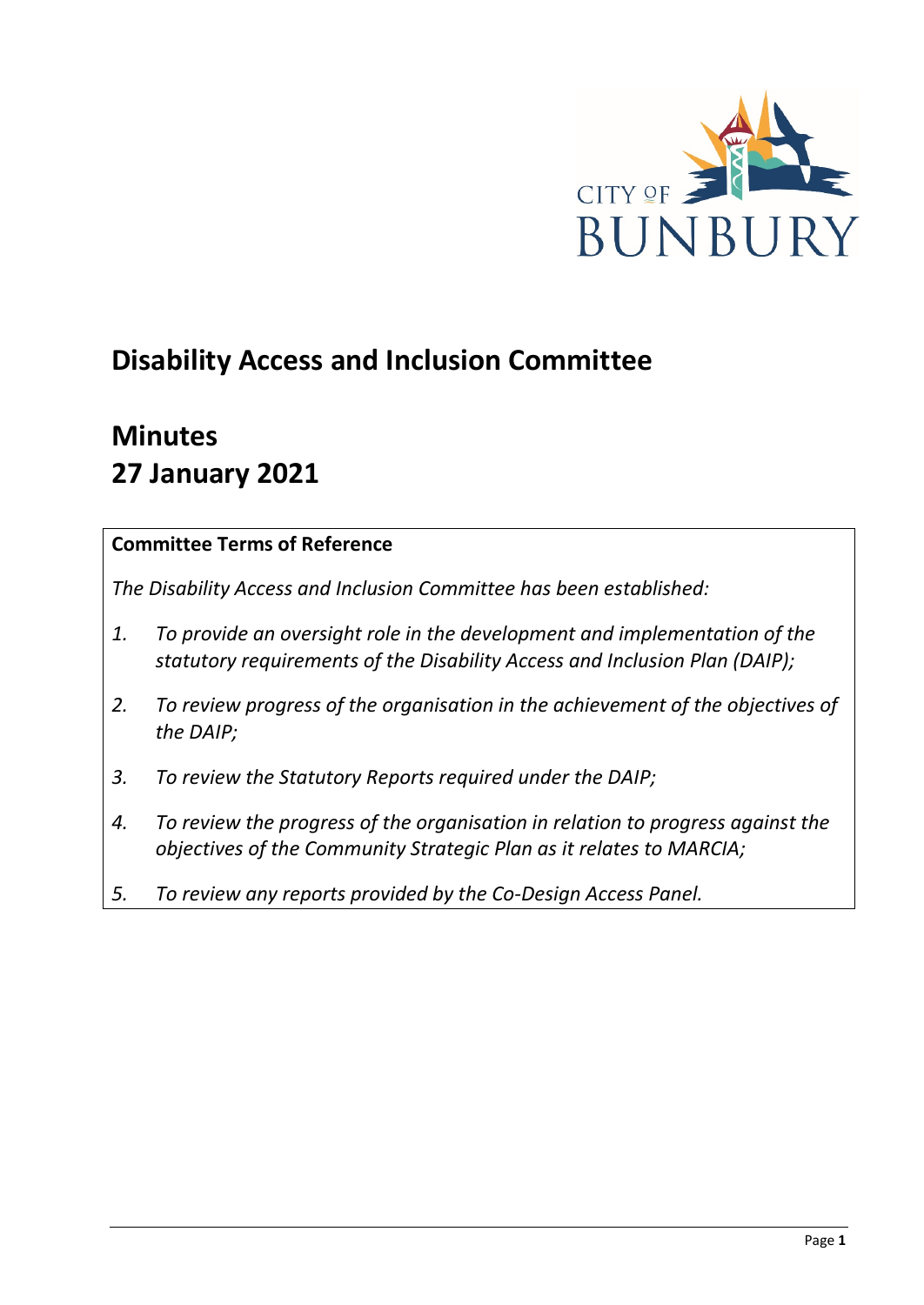### **Table of Contents**

| L | inie |  |  |
|---|------|--|--|
|   |      |  |  |

Item No

#### Page No

| 1. |     |                                                                     |  |
|----|-----|---------------------------------------------------------------------|--|
| 2. |     |                                                                     |  |
| 3. |     |                                                                     |  |
| 4. |     |                                                                     |  |
|    | 4.1 |                                                                     |  |
|    | 4.2 |                                                                     |  |
| 5. |     |                                                                     |  |
| 6. |     |                                                                     |  |
| 7. |     |                                                                     |  |
| 8. |     |                                                                     |  |
|    | 8.1 |                                                                     |  |
|    | 8.2 |                                                                     |  |
|    | 8.3 |                                                                     |  |
| 9. |     |                                                                     |  |
|    |     |                                                                     |  |
|    |     |                                                                     |  |
|    |     |                                                                     |  |
|    |     |                                                                     |  |
|    |     | 12.1 Response to Previous Questions from Members taken on Notice 10 |  |
|    |     |                                                                     |  |
|    |     |                                                                     |  |
|    |     |                                                                     |  |
|    |     |                                                                     |  |
|    |     |                                                                     |  |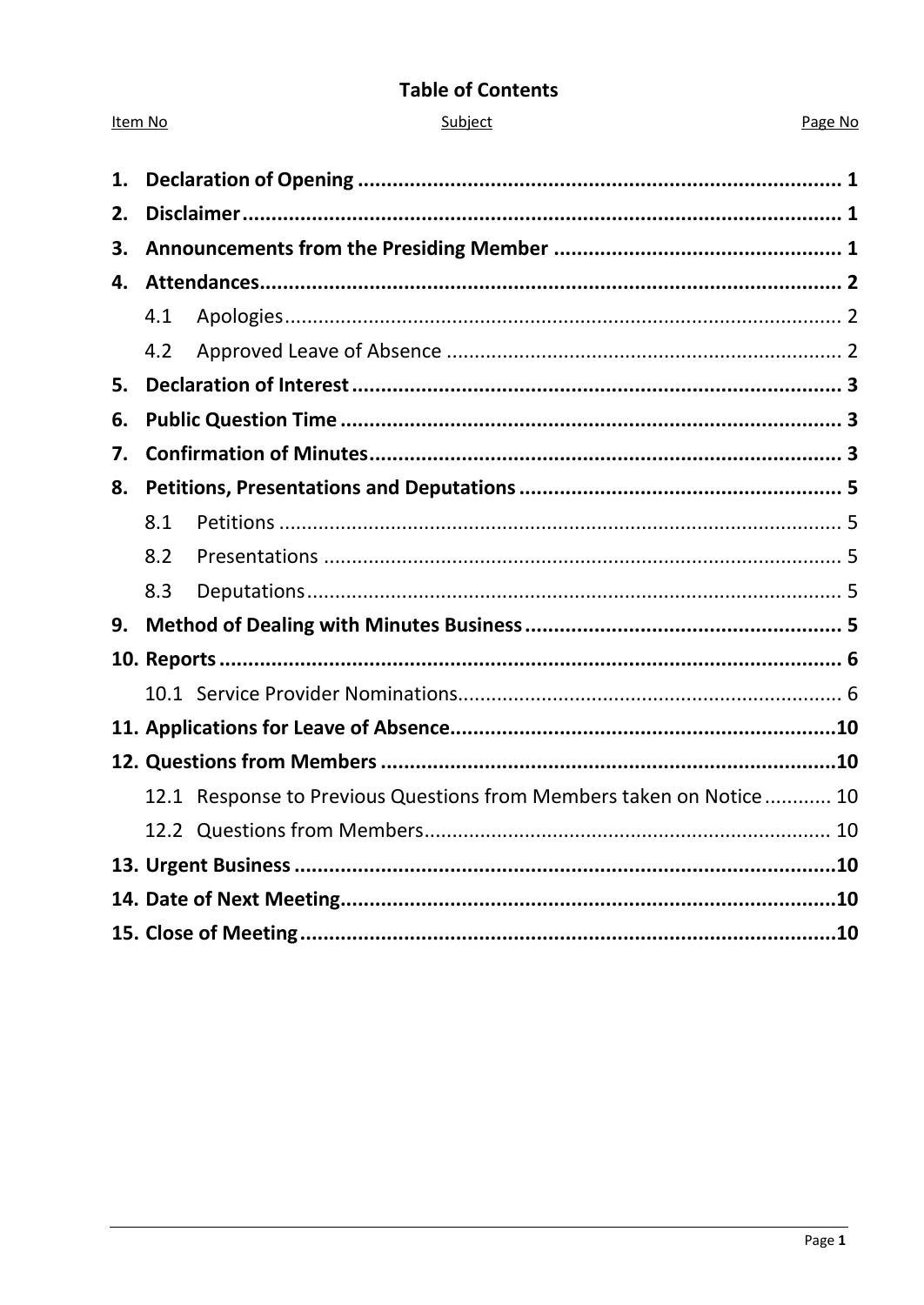# **Acknowledgement of Country**

\_\_\_\_\_\_\_\_\_\_\_\_\_\_\_\_\_\_\_\_\_\_\_\_\_\_\_\_\_\_\_\_\_\_\_\_\_\_\_\_\_\_\_\_\_\_\_\_\_\_\_\_\_\_\_\_\_\_\_\_\_\_\_\_\_\_\_\_\_\_\_\_\_\_\_\_\_\_\_\_\_\_\_\_\_\_\_\_\_\_\_\_\_\_\_

We acknowledge the Traditional Custodians of this land, the Wardandi Noongar people, and pay our respects to Elders past, present and future.

## **Vision**

Bunbury: welcoming and full of opportunities.

## **Organisational Values**

### #WEARECOB

| <b>WE ARE COMMUNITY</b> | We are one team<br>We keep each other safe<br>We display empathy and respect<br>We have fun and celebrate our successes<br>We work together to achieve great<br>outcomes                                                               |
|-------------------------|----------------------------------------------------------------------------------------------------------------------------------------------------------------------------------------------------------------------------------------|
| <b>WE ARE OPEN</b>      | We are open to opportunities<br>We actively listen and think things through<br>We are inclusive and treat everyone equally<br>We are honest and open in our<br>communications<br>We are open to feedback to improve our<br>performance |
| <b>WE ARE BRAVE</b>     | We lead the change, we own it<br>We trust and empower each other<br>We have the difficult conversations early<br>We hold ourselves to the highest standard<br>We have the courage to improve and<br>simplify                           |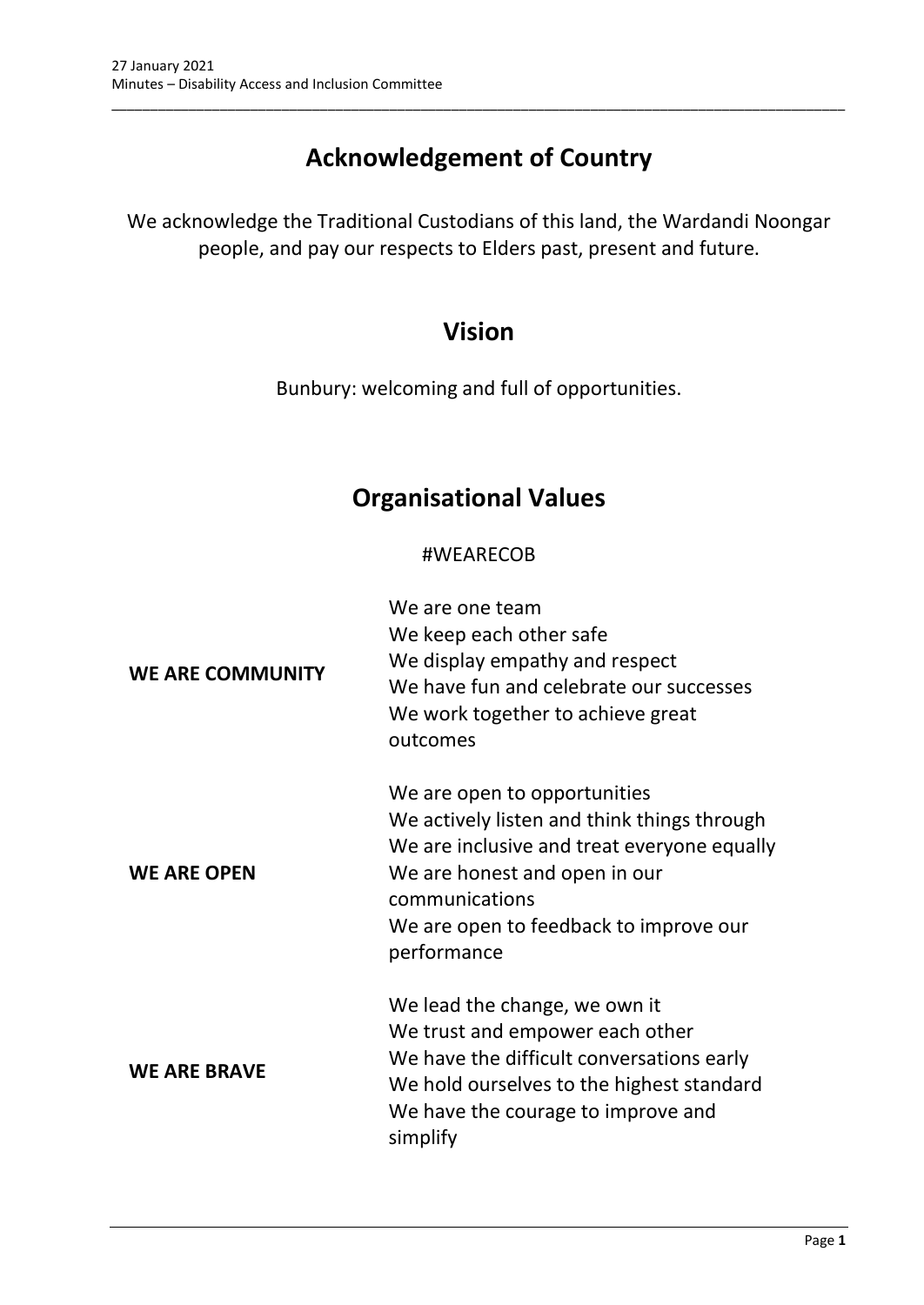

# **Disability Access and Inclusion Committee**

## **Minutes 27 January 2021**

Members of the public to note that recommendations made by this committee are not final and will be subject to adoption (or otherwise) at a future meeting of the Bunbury City Council.

## <span id="page-3-0"></span>**1. Declaration of Opening**

The Presiding Member declared the meeting open at 4.06pm.

### <span id="page-3-1"></span>**2. Disclaimer**

Not applicable to this committee.

### <span id="page-3-2"></span>**3. Announcements from the Presiding Member**

<span id="page-3-3"></span>The Presiding Member welcomed back all Committee members and welcomed new member Charmaine representing Wanslea NDIS. On behalf of the Committee, the Presiding Member looks forward to working with Charmaine and the contribution she will make to the Committee.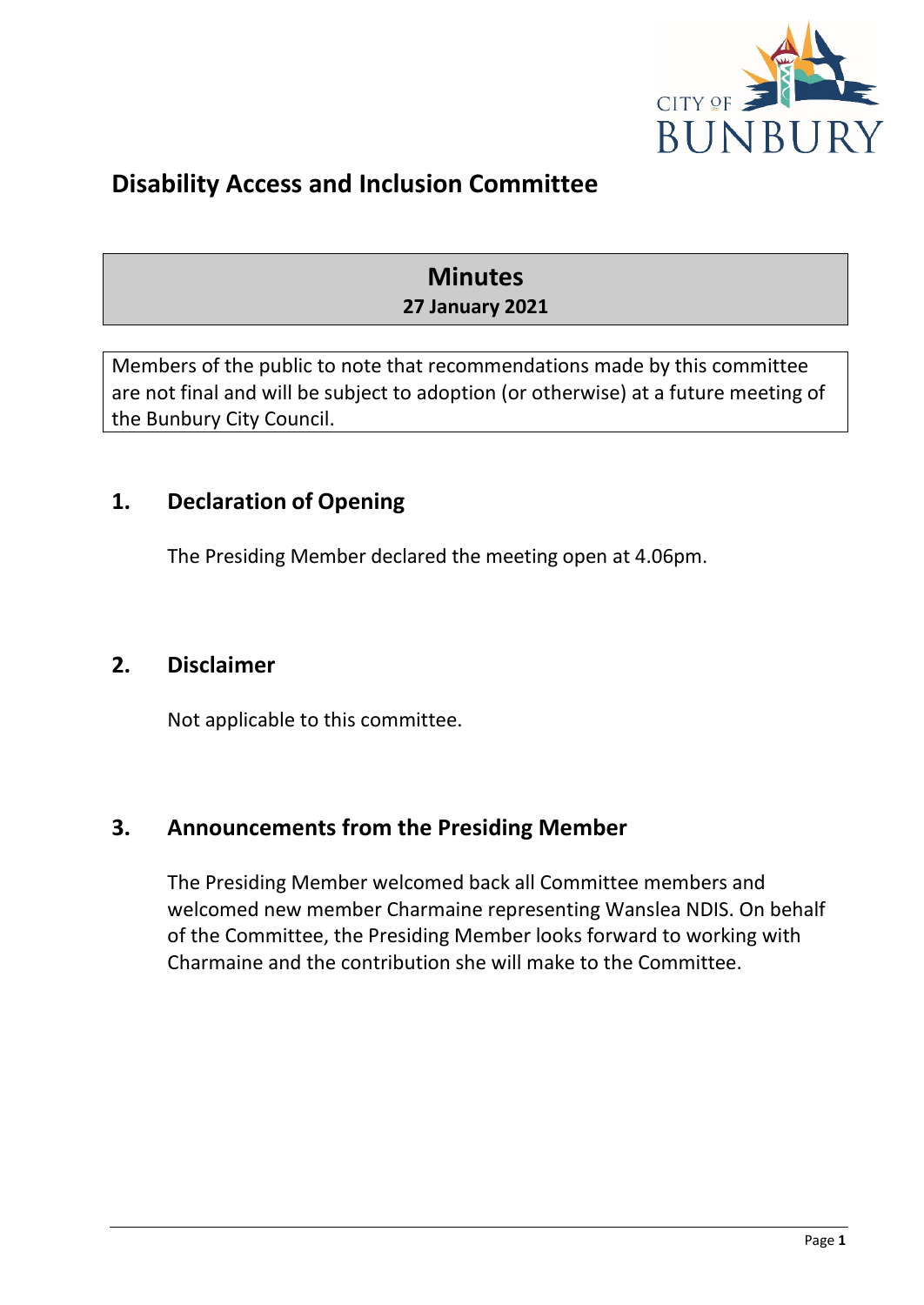## **4. Attendances**

#### *Committee Members:*

| <b>Member Name</b>      | <b>Representing</b>                                  |
|-------------------------|------------------------------------------------------|
| Cr Karen Turner         | <b>Councillor Representative</b>                     |
| Cr Michelle Steck       | <b>Councillor Representative</b>                     |
| <b>Charmaine Herbst</b> | <b>Community Service Organisation Representative</b> |
| Jessica Te Ngaio        | <b>Community Representative</b>                      |
| Mal Osborne             | <b>Chief Executive Officer</b>                       |

\_\_\_\_\_\_\_\_\_\_\_\_\_\_\_\_\_\_\_\_\_\_\_\_\_\_\_\_\_\_\_\_\_\_\_\_\_\_\_\_\_\_\_\_\_\_\_\_\_\_\_\_\_\_\_\_\_\_\_\_\_\_\_\_\_\_\_\_\_\_\_\_\_\_\_\_\_\_\_\_\_\_\_\_\_\_\_\_\_\_\_\_\_\_\_

### *Support Staff:*

| <b>Name</b>       | <b>Title</b>                              |
|-------------------|-------------------------------------------|
| Danika Wellington | A/Senior Community Partnerships Officer   |
| Steve de Meillon  | <b>Team Leader Community Partnerships</b> |
| Sarah Upton       | <b>Manager Community Services</b>         |

## <span id="page-4-0"></span>**4.1 Apologies**

Mark Blowers was an apology.

Melissa Portolan was absent from the meeting.

## <span id="page-4-1"></span>**4.2 Approved Leave of Absence**

<span id="page-4-2"></span>Nil.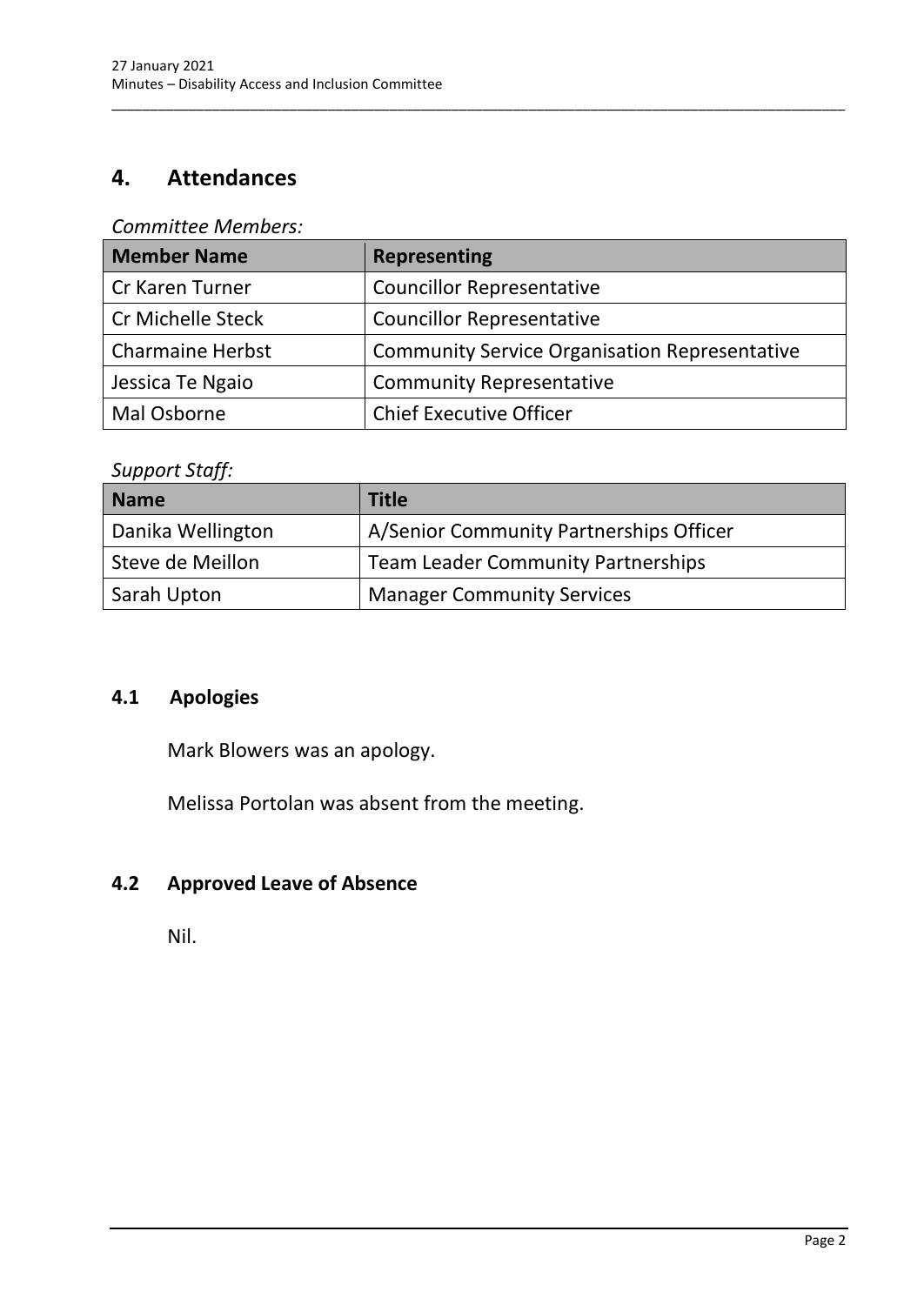## **5. Declaration of Interest**

IMPORTANT: Committee members to complete a "Disclosure of Interest" form for each item on the Minutes in which they wish to disclose a financial/proximity/impartiality interest. They should give the form to the Presiding Member before the meeting commences. After the meeting, the form is to be forwarded to the Administration Services Section for inclusion in the Corporate Financial Disclosures Register.

\_\_\_\_\_\_\_\_\_\_\_\_\_\_\_\_\_\_\_\_\_\_\_\_\_\_\_\_\_\_\_\_\_\_\_\_\_\_\_\_\_\_\_\_\_\_\_\_\_\_\_\_\_\_\_\_\_\_\_\_\_\_\_\_\_\_\_\_\_\_\_\_\_\_\_\_\_\_\_\_\_\_\_\_\_\_\_\_\_\_\_\_\_\_\_

## <span id="page-5-0"></span>**6. Public Question Time**

Not applicable to this committee.

## <span id="page-5-1"></span>**7. Confirmation of Minutes**

The Minutes of the meeting of the Disability Access and Inclusion Committee Meeting held 29 July 2020 had been circulated.

### **Recommendation**

That the Minutes of the Disability Access and Inclusion Committee Meeting held 29 July 2020 be confirmed as a true and correct record.

### **Outcome of the Meeting held 27 January 2021**

The recommendation (as printed) was moved Cr Turner, seconded Jessica Te Ngaio.

The Presiding Member put the motion to the vote and it was adopted unanimously to become the Committee's decision on the matter.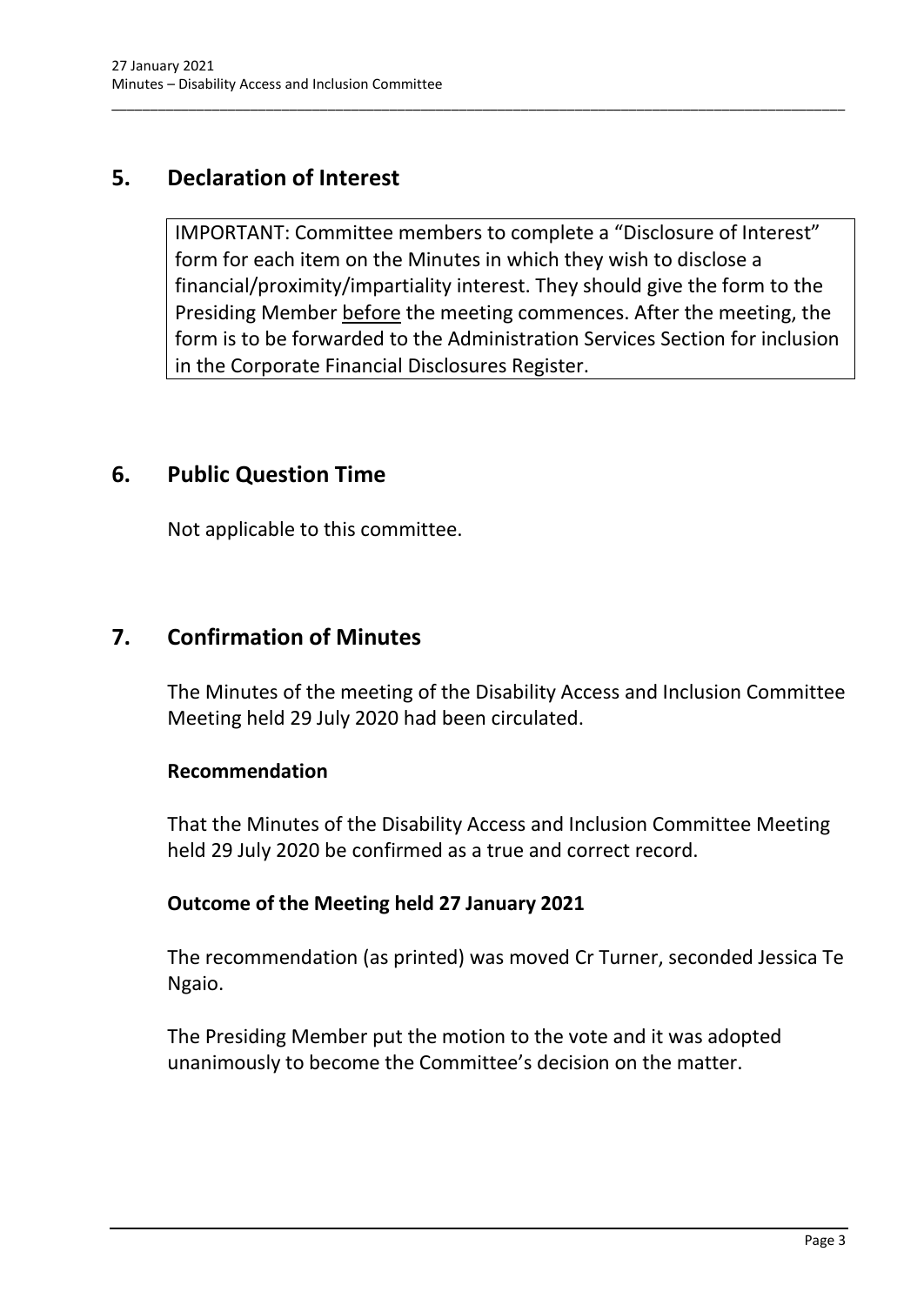## **Committee Decision**

That the Minutes of the Disability Access and Inclusion Committee Meeting held 29 July 2020 be confirmed as a true and correct record.

\_\_\_\_\_\_\_\_\_\_\_\_\_\_\_\_\_\_\_\_\_\_\_\_\_\_\_\_\_\_\_\_\_\_\_\_\_\_\_\_\_\_\_\_\_\_\_\_\_\_\_\_\_\_\_\_\_\_\_\_\_\_\_\_\_\_\_\_\_\_\_\_\_\_\_\_\_\_\_\_\_\_\_\_\_\_\_\_\_\_\_\_\_\_\_

CARRIED 5 votes "for" / Nil votes "against"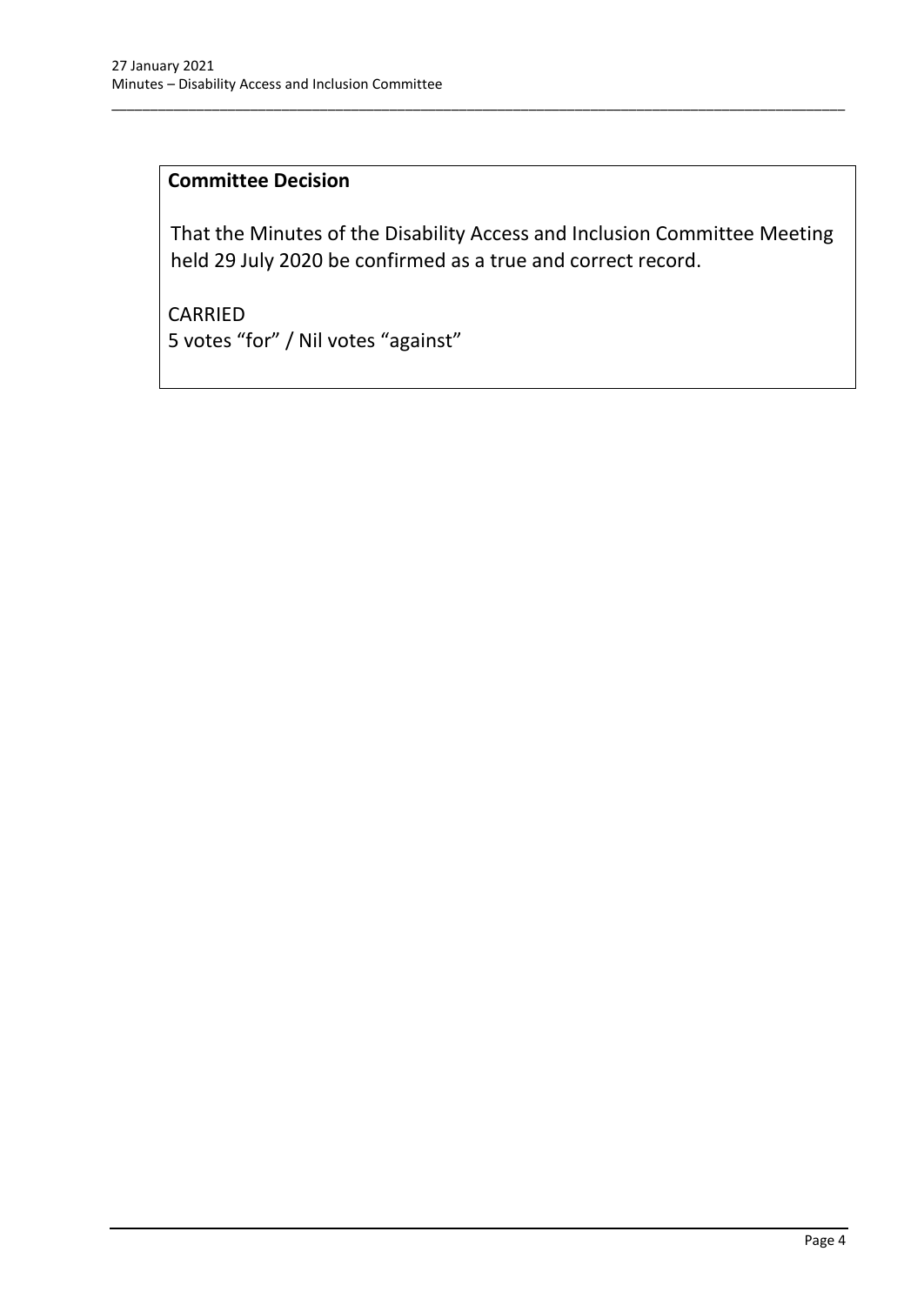## <span id="page-7-0"></span>**8. Petitions, Presentations and Deputations**

\_\_\_\_\_\_\_\_\_\_\_\_\_\_\_\_\_\_\_\_\_\_\_\_\_\_\_\_\_\_\_\_\_\_\_\_\_\_\_\_\_\_\_\_\_\_\_\_\_\_\_\_\_\_\_\_\_\_\_\_\_\_\_\_\_\_\_\_\_\_\_\_\_\_\_\_\_\_\_\_\_\_\_\_\_\_\_\_\_\_\_\_\_\_\_

#### <span id="page-7-1"></span>**8.1 Petitions**

Nil

#### <span id="page-7-2"></span>**8.2 Presentations**

### <span id="page-7-3"></span>**8.3 Deputations**

## <span id="page-7-4"></span>**9. Method of Dealing with Minutes Business**

Items are dealt with in the order that they appear.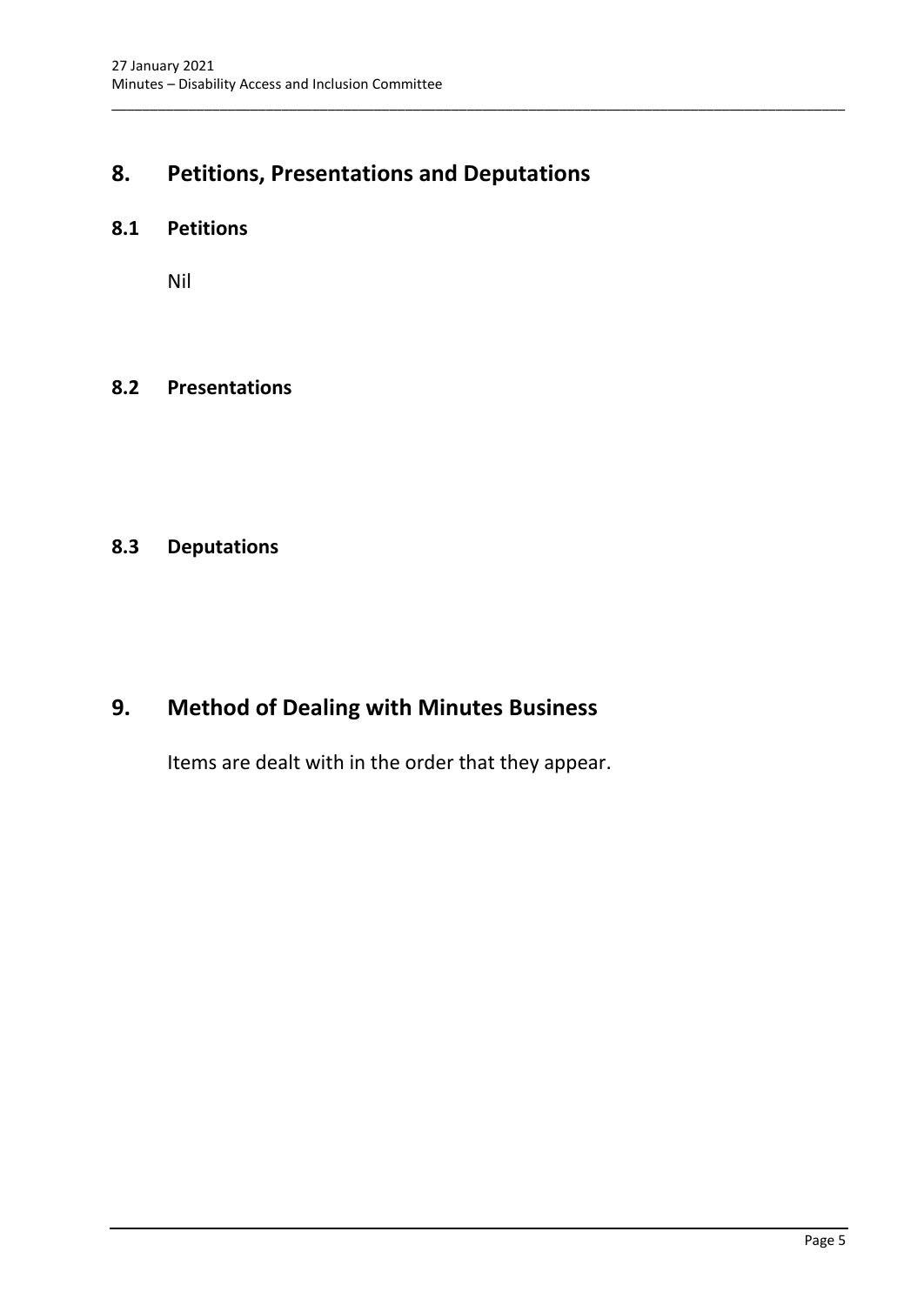### **10. Reports**

#### <span id="page-8-1"></span>**10.1 Service Provider Nominations**

| <b>Applicant/Proponent:</b> | Internal                                          |  |
|-----------------------------|---------------------------------------------------|--|
| <b>Responsible Officer:</b> | Danika Wellington, Community Partnerships Officer |  |
| <b>Responsible</b>          | Sarah Upton, Manager Community Services           |  |
| <b>Manager:</b>             |                                                   |  |
| <b>Executive:</b>           | Gary Barbour, Director Sustainable Communities    |  |
| <b>Authority/Discretion</b> | Advocacy<br>Review                                |  |
|                             | Executive/Strategic<br>Quasi-Judicial             |  |
|                             | Legislative<br>Information<br>M                   |  |
|                             | <b>Purposes</b>                                   |  |
| <b>Attachments:</b>         | Nil                                               |  |

<span id="page-8-0"></span>\_\_\_\_\_\_\_\_\_\_\_\_\_\_\_\_\_\_\_\_\_\_\_\_\_\_\_\_\_\_\_\_\_\_\_\_\_\_\_\_\_\_\_\_\_\_\_\_\_\_\_\_\_\_\_\_\_\_\_\_\_\_\_\_\_\_\_\_\_\_\_\_\_\_\_\_\_\_\_\_\_\_\_\_\_\_\_\_\_\_\_\_\_\_\_

#### **Summary**

The vacant service provider position on the Disability Access and Inclusion Committee (DAIC) has been filled with the successful candidate Wanslea NDIS.

#### **Executive Recommendation**

That the Disability Access and Inclusion Committee note the information presented in this report.

#### **Strategic Relevance**

| Theme 1:       | Our community and culture                                                      |
|----------------|--------------------------------------------------------------------------------|
| Goal:          | A safe, healthy and cohesive community, with a rich                            |
|                | cultural life, and supportive social environment                               |
| Objective 1.5: | Establish Bunbury as the Most Accessible Regional City in<br>Australia by 2020 |
|                |                                                                                |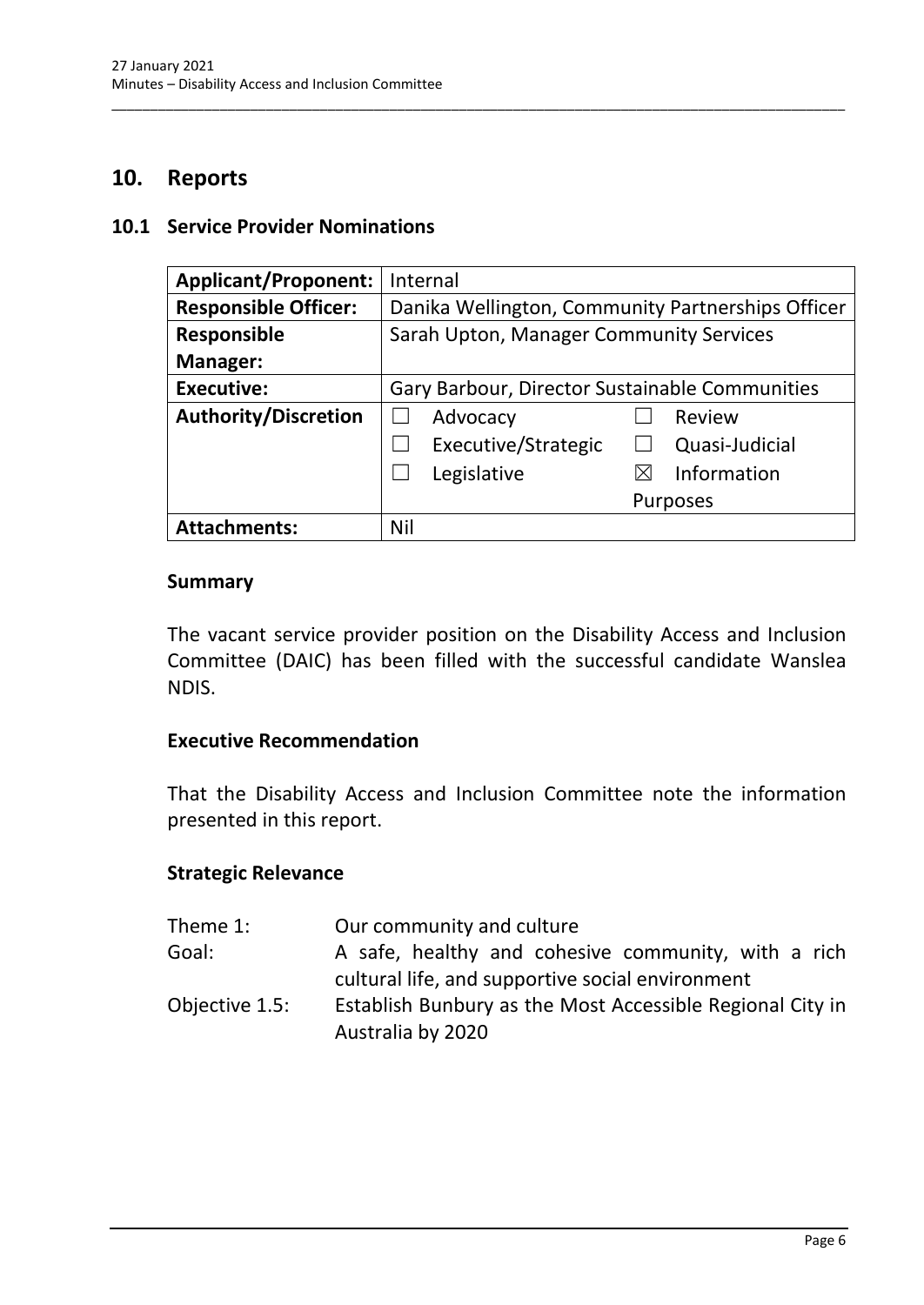### **Regional Impact Statement**

The Disability Access and Inclusion Committee provides opportunity for community members to contribute to decisions that benefit Bunbury, through input on the provision of accessible and inclusive facilities, open spaces, programs and services. This ensures that Bunbury is welcoming and inclusive for all who visit and live in the Bunbury Geographe region.

\_\_\_\_\_\_\_\_\_\_\_\_\_\_\_\_\_\_\_\_\_\_\_\_\_\_\_\_\_\_\_\_\_\_\_\_\_\_\_\_\_\_\_\_\_\_\_\_\_\_\_\_\_\_\_\_\_\_\_\_\_\_\_\_\_\_\_\_\_\_\_\_\_\_\_\_\_\_\_\_\_\_\_\_\_\_\_\_\_\_\_\_\_\_\_

### **Background**

At the Ordinary Council Meeting held 23 June 2020 Council endorsed new Terms of Reference for the Disability Access and Inclusion Committee (Decision 126/20) as recommended by the Disability Access and Inclusion Committee at its Meeting held 27 May 2020. As part of this decision, it was agreed the Committee Membership Composition be amended to include one service provider member on the Disability Access and Inclusion Committee.

At the Ordinary Council Meeting held 27 October 2020 Council endorsed the appointment of Wanslea NDIS and nominated representative Charmaine Herbst (Decision 236/20).

### **Council Policy Compliance**

The DAIC operates under the Council's Code of Conduct.

The City's DAIP commitments are outlined in the Access and Inclusion Council Policy.

### **Legislative Compliance**

*Disability Services Act 1993 (amended 2004) Local Government Act 1995*

### **Officer Comments**

Nominations for the service providers working in the disability, access and inclusion industry opened on Monday 27 July and closed on Wednesday 26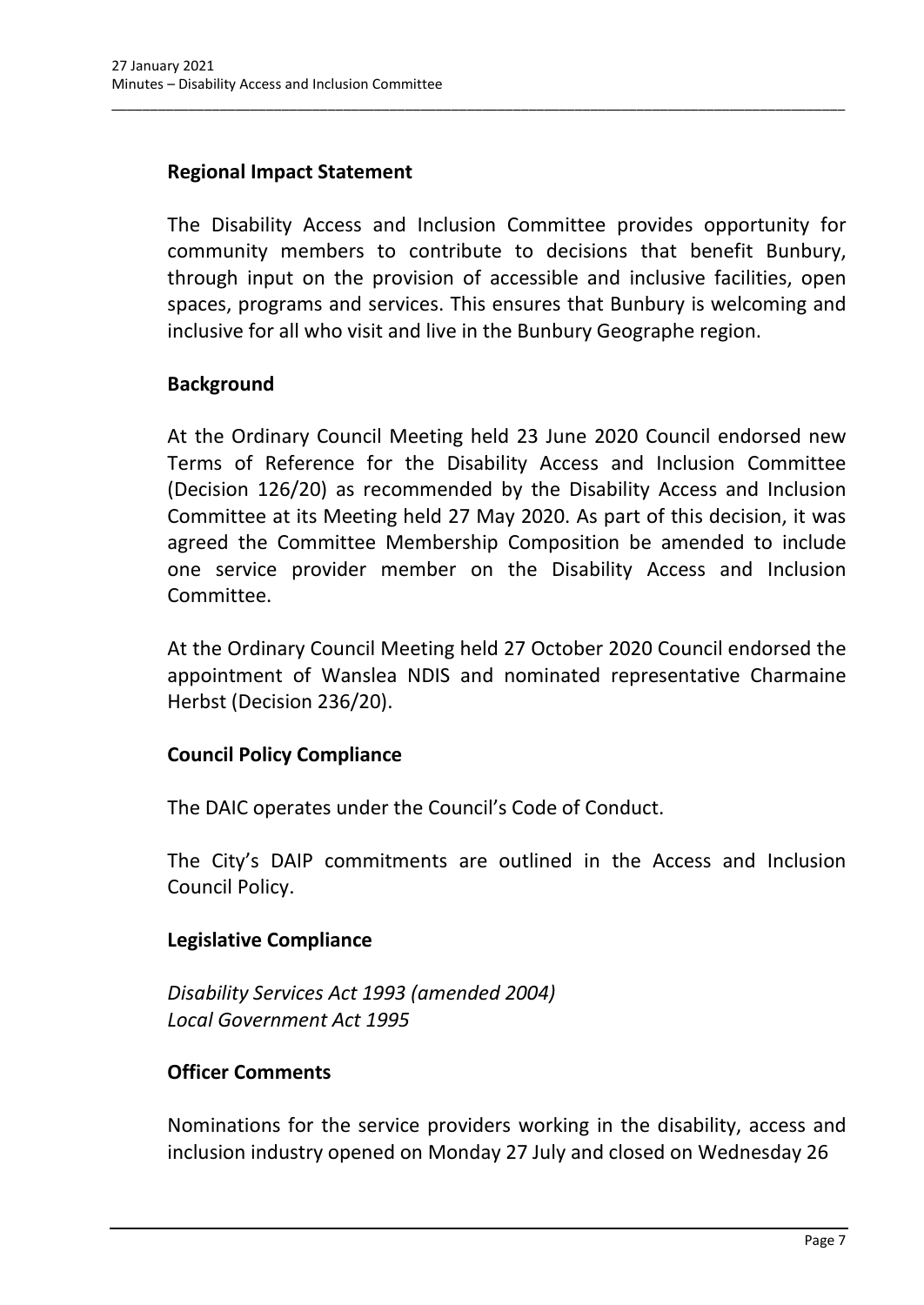August 2020. Applicants were instructed to apply via the City's online platform, Smartygrants.

\_\_\_\_\_\_\_\_\_\_\_\_\_\_\_\_\_\_\_\_\_\_\_\_\_\_\_\_\_\_\_\_\_\_\_\_\_\_\_\_\_\_\_\_\_\_\_\_\_\_\_\_\_\_\_\_\_\_\_\_\_\_\_\_\_\_\_\_\_\_\_\_\_\_\_\_\_\_\_\_\_\_\_\_\_\_\_\_\_\_\_\_\_\_\_

The assessment criteria included:

- Background, experience and qualifications
- Organisation's main function of disability, access and inclusion
- Important issues impacting access and inclusion
- Teamwork experience and consideration of people with varying needs
- Previous involvement in community activities
- Previous membership in community organisations/committees

Wanslea's application clearly articulated its strong understanding of the disability, access and inclusion sector including key issues and potential solutions. The nominated representative demonstrated an excellent ability to work collaboratively and build capacity within the community across a wide range of areas within disability, access and inclusion.

### **Analysis of Financial and Budget Implications**

There are no financial or budgetary implications impacting from the recommendations of this report.

### **Community Consultation**

Not applicable

### **Councillor/Officer Consultation**

Not applicable

### **Applicant Consultation**

Not applicable

### **Timeline: Council Decision Implementation**

Not applicable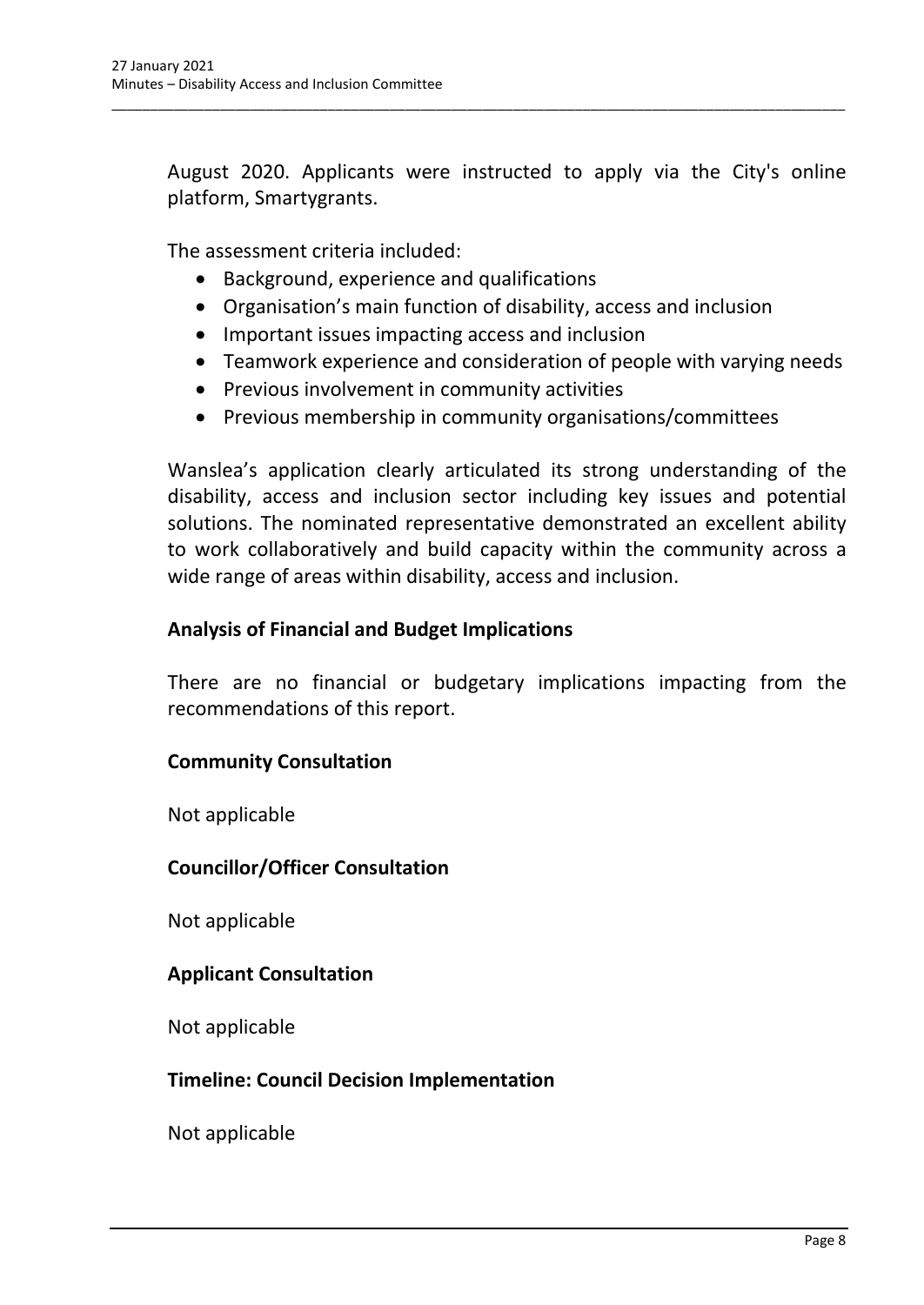### **Outcome of the Meeting held 27 January 2021**

The recommendation (as printed) was moved Cr Turner, seconded Malcolm Osborne.

\_\_\_\_\_\_\_\_\_\_\_\_\_\_\_\_\_\_\_\_\_\_\_\_\_\_\_\_\_\_\_\_\_\_\_\_\_\_\_\_\_\_\_\_\_\_\_\_\_\_\_\_\_\_\_\_\_\_\_\_\_\_\_\_\_\_\_\_\_\_\_\_\_\_\_\_\_\_\_\_\_\_\_\_\_\_\_\_\_\_\_\_\_\_\_

### **Committee Decision**

That the Disability Access and Inclusion Committee note the information presented in this report.

<span id="page-11-0"></span>CARRIED 5 votes "for" / Nil votes "against"